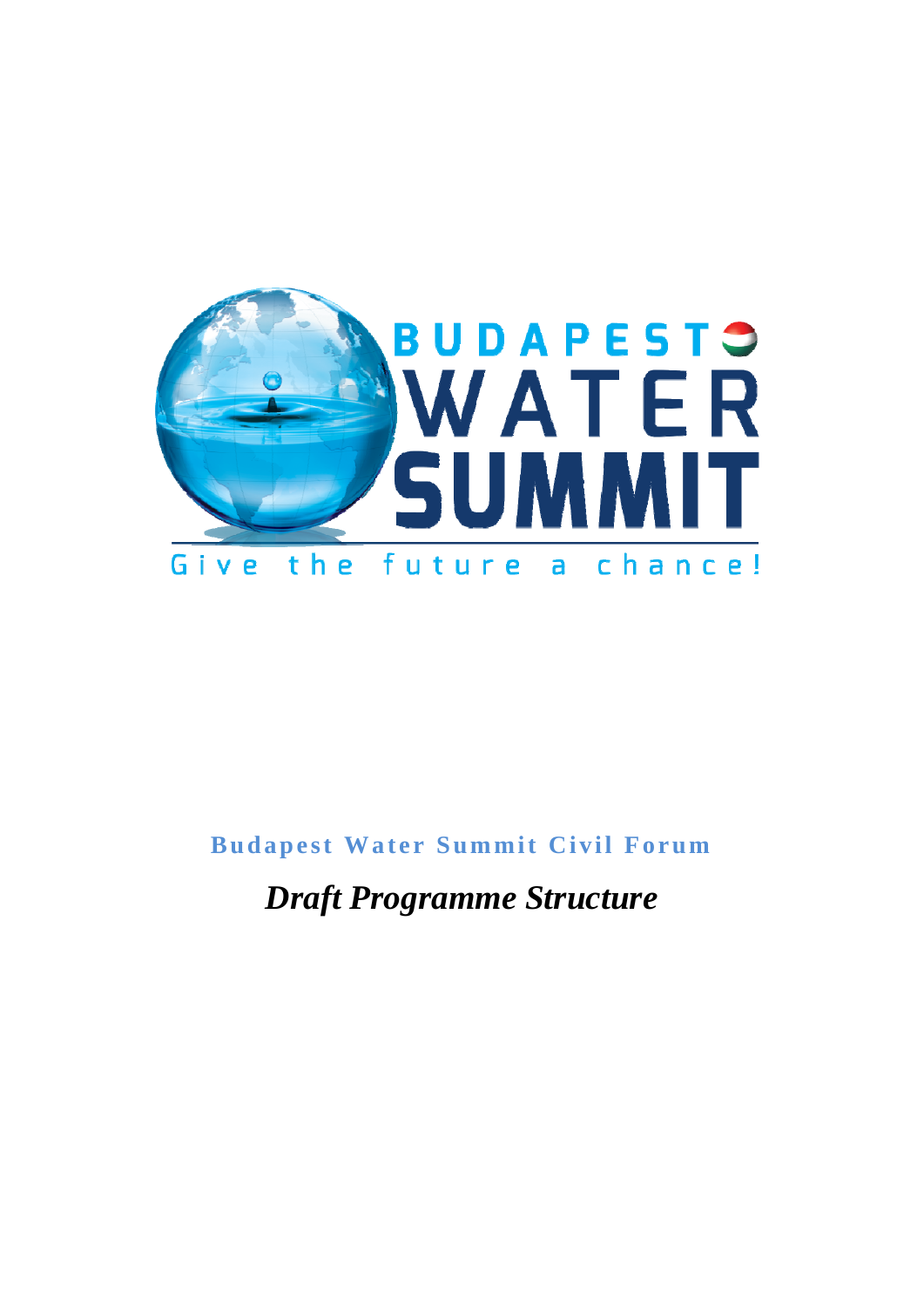## **Day 1**

## **October 9th 2013**

| <b>Session I. Issue: Striving for Universal Access to Water and Sanitation</b> |                                                                                                                                                                                                                                                                                  |  |
|--------------------------------------------------------------------------------|----------------------------------------------------------------------------------------------------------------------------------------------------------------------------------------------------------------------------------------------------------------------------------|--|
| Co-chaired by the Asia Europe Foundation (ASEF) & the REC                      |                                                                                                                                                                                                                                                                                  |  |
| 8:00-9:00                                                                      | <b>REGISTRATION</b>                                                                                                                                                                                                                                                              |  |
| $9:00-9:30$                                                                    | Welcome:<br>$\bullet$<br>Hungarian Minister of State for Environmental Affairs, Dr.Illés Zoltán, and<br>Regional Environmental Center for Central and Eastern Europe (REC) Executive<br>Director Ms. Márta Szigeti Bonifert<br>Introduction to the structure of forum discussion |  |
| 9:30-9:50                                                                      | Introduction to Session I. (with reaction to the draft Budapest Recommendations ) by<br>Grazyna Pulawska, ASEF (tbc) (http://www.asef.org/)                                                                                                                                      |  |
| 9:50-9:55                                                                      | Q&A Session (5mins)                                                                                                                                                                                                                                                              |  |
| $9:55 - 10:15$                                                                 | Introduction to Session I. (with reaction to the draft Budapest Recommendations ) by Water<br>Aid (tbc)                                                                                                                                                                          |  |
| 10:15-10:20                                                                    | Q&A Session (5mins)                                                                                                                                                                                                                                                              |  |
|                                                                                | <b>COFFEE BREAK</b> (40mins. Pls note that breaks are simultaneous in all sessions and fora)                                                                                                                                                                                     |  |
| 11:00-12:30                                                                    | Introductory comments from the Embassy of<br>Moderated discussion in a bid to reach a consensus. The following organisations wish to have<br>the floor: $\dots\dots\dots$<br>Formulation of stakeholder group input on the recommendations for adoption.                         |  |
|                                                                                | <b>LUNCH BREAK</b> $(1 \text{ hour } \frac{1}{2})$                                                                                                                                                                                                                               |  |
|                                                                                | Session II. Issue: Integrated Water Resources Management for the 21 <sup>st</sup> century                                                                                                                                                                                        |  |
| Co-chaired by the IUCN HNC & the REC                                           |                                                                                                                                                                                                                                                                                  |  |
| 14:00-14:05                                                                    | Welcome by chair and brief intro of session                                                                                                                                                                                                                                      |  |
| 14:05-14:25                                                                    | Introduction to Session II. (with reaction to the draft Budapest Recommendations) by<br>Vilmos Kiszel, President, IUCN HNC (http://www.iucn.org/)                                                                                                                                |  |
| 14:25-14:30                                                                    | Q&A Session (5mins)                                                                                                                                                                                                                                                              |  |
| 14:30-14:50                                                                    | Introduction to Session II. (with reaction to the draft Budapest Recommendations) by<br>Greenlife Sri Lanka (tbc) (www.greenlifelanka.org)                                                                                                                                       |  |
| 14:50-14:55                                                                    | Q&A Session (5mins)                                                                                                                                                                                                                                                              |  |
| 14:55-15:15                                                                    | Introduction to Session II. (with reaction to the draft Budapest Recommendations) by BPS<br>Statistic Indonesia (tbc) (http://www.bps.go.id/eng/)                                                                                                                                |  |
| 15:15-15:20                                                                    | Q&A Session (5mins)                                                                                                                                                                                                                                                              |  |
| <b>COFFEE BREAK</b> (40mins)                                                   |                                                                                                                                                                                                                                                                                  |  |
| 16:00-17:30                                                                    | Introductory comments from the Embassy of<br>Moderated discussion in a bid to reach a consensus. The following organisations wish to have<br>the floor:<br>Formulation of stakeholder group input on the recommendations for adoption.                                           |  |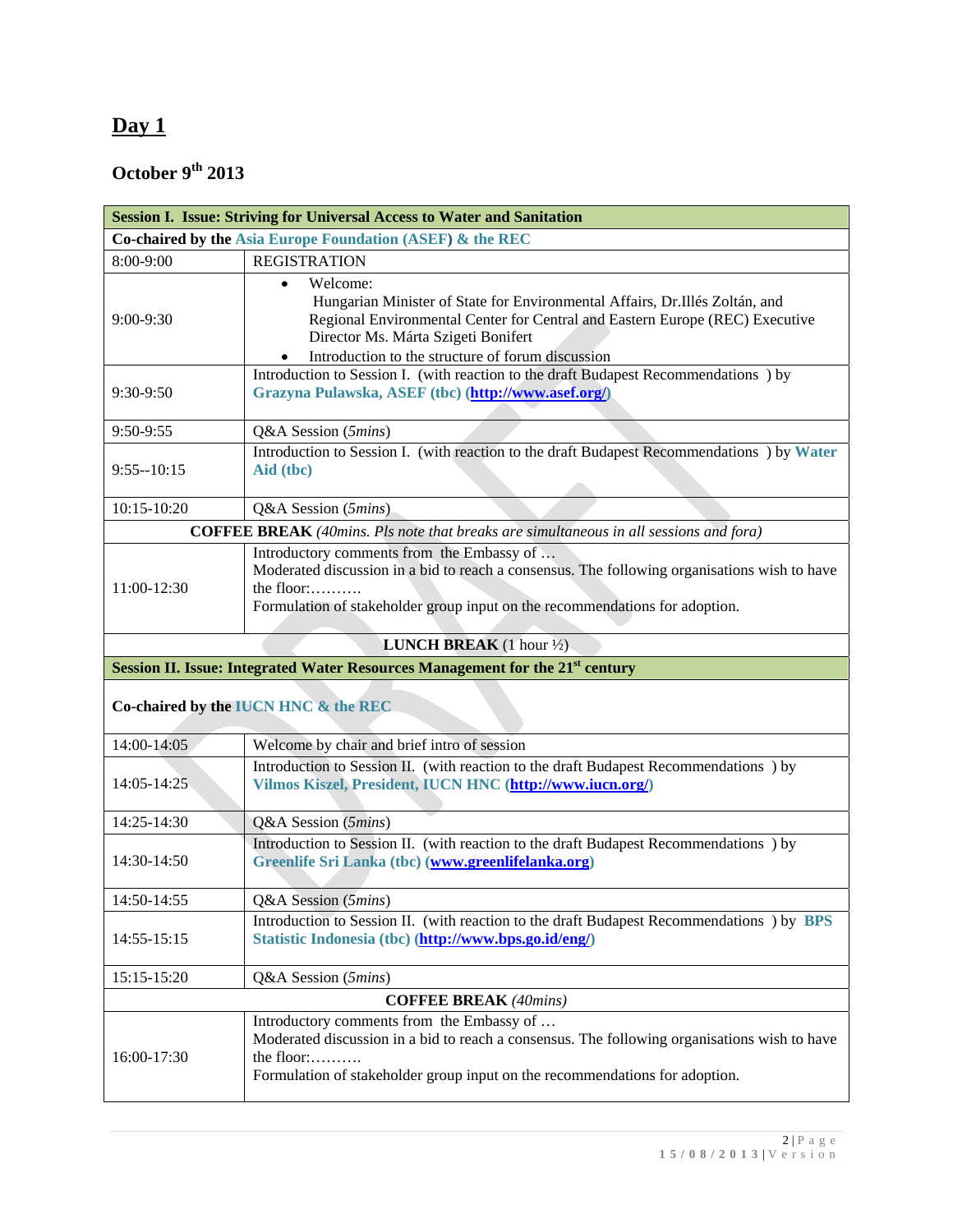**BREAK** (1/2 hour)

*Refer to main summit schedule for the day's organized activities*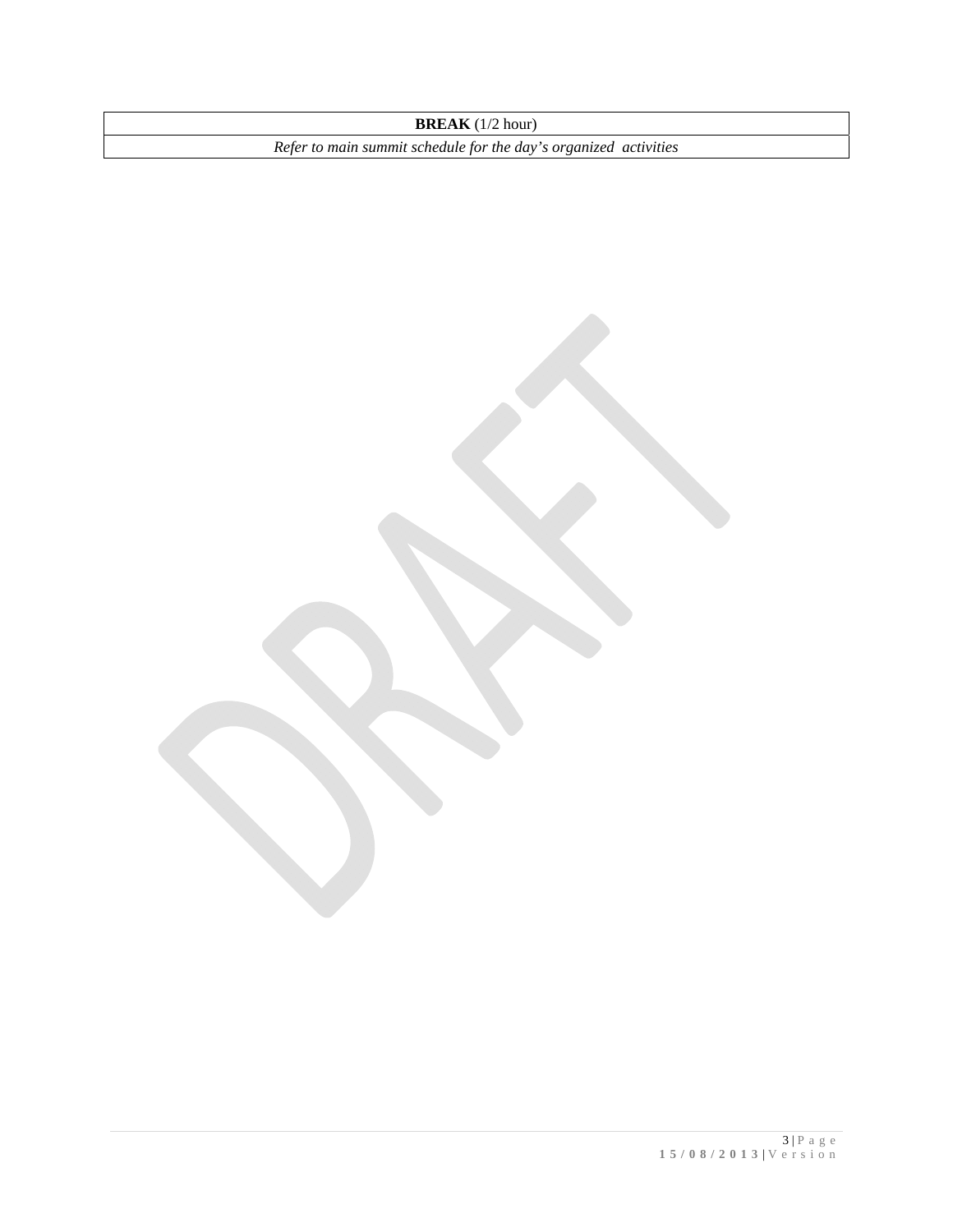#### **Day 2**

#### **October 10th 2013**

| <b>Session III. Issue: Good Water Governance</b>                  |                                                                                                                                                                                                                                                                         |  |
|-------------------------------------------------------------------|-------------------------------------------------------------------------------------------------------------------------------------------------------------------------------------------------------------------------------------------------------------------------|--|
| Co-chaired by the International Office of Water & the REC         |                                                                                                                                                                                                                                                                         |  |
| 8:00-9:00                                                         | <b>REGISTRATION</b>                                                                                                                                                                                                                                                     |  |
| 9:00-9:05                                                         | Welcome by chair and brief intro of session                                                                                                                                                                                                                             |  |
| $9:05-9:25$                                                       | Introduction to Session III. (with reaction to the draft Budapest Recommendations ) by<br>Jean-Francois Donzier, Director, International Office of Water (tbc)<br>(http://www.iowater.org/)                                                                             |  |
| $9:25-9:30$                                                       | Q&A Session (5mins)                                                                                                                                                                                                                                                     |  |
| 9:30-9:50                                                         | Introduction to Session III. (with reaction to the draft Budapest Recommendations ) by<br>Keshav Jha, ICLEI South Asia (tbc) (http://southasia.iclei.org/)                                                                                                              |  |
| 9:50-9:55                                                         | Q&A Session (5mins)                                                                                                                                                                                                                                                     |  |
| $9:55 - 10:15$                                                    | Introduction to Session III. (with reaction to the draft Budapest Recommendations) by the<br><b>To Be Decided</b>                                                                                                                                                       |  |
| 10:15-10:20                                                       | Q&A Session (5mins)                                                                                                                                                                                                                                                     |  |
|                                                                   | <b>COFFEE BREAK</b> (40mins)                                                                                                                                                                                                                                            |  |
| 11:00-12:30                                                       | Introductory comments from the Ambassador of Italy accredited in Budapest.<br>Moderated discussion in a bid to reach a consensus. The following organisations wish to have<br>the floor:<br>Formulation of stakeholder group input on the recommendations for adoption. |  |
|                                                                   | <b>LUNCH BREAK</b> $(1 \text{ hour } \frac{1}{2})$                                                                                                                                                                                                                      |  |
| <b>Session IV. Issue: Green Solutions for Good Quality Waters</b> |                                                                                                                                                                                                                                                                         |  |
| Co-chaired by the Stakeholder Forum & the REC                     |                                                                                                                                                                                                                                                                         |  |
| 14:00-14:05                                                       | Welcome by chair and brief intro of session                                                                                                                                                                                                                             |  |
| 14:05-14:25                                                       | Introduction to Session IV. (with reaction to the draft Budapest Recommendations ) by<br>Faruuq Ullah, UN Stakeholder Forum (tbc) (http://www.stakeholderforum.org/sf/)                                                                                                 |  |
| 14:25-14:30                                                       | Q&A Session (5mins)                                                                                                                                                                                                                                                     |  |
| 14:30-14:50                                                       | Introduction to Session IV. (with reaction to the draft Budapest Recommendations ) by<br>Istvan Kenyeres, CEO, Biopolus (tbc) (http://www.biopolus.org/)                                                                                                                |  |
| 14:50-14:55                                                       | Q&A Session (5mins)                                                                                                                                                                                                                                                     |  |
| 14:55-15:15                                                       | Introduction to Session IV. (with reaction to the draft Budapest Recommendations) by the<br>Kenya Water and Sanitation Civil Society Network (tbc) (www.kewasnet.org)                                                                                                   |  |
| 15:15-15:20                                                       | Q&A Session (5mins)                                                                                                                                                                                                                                                     |  |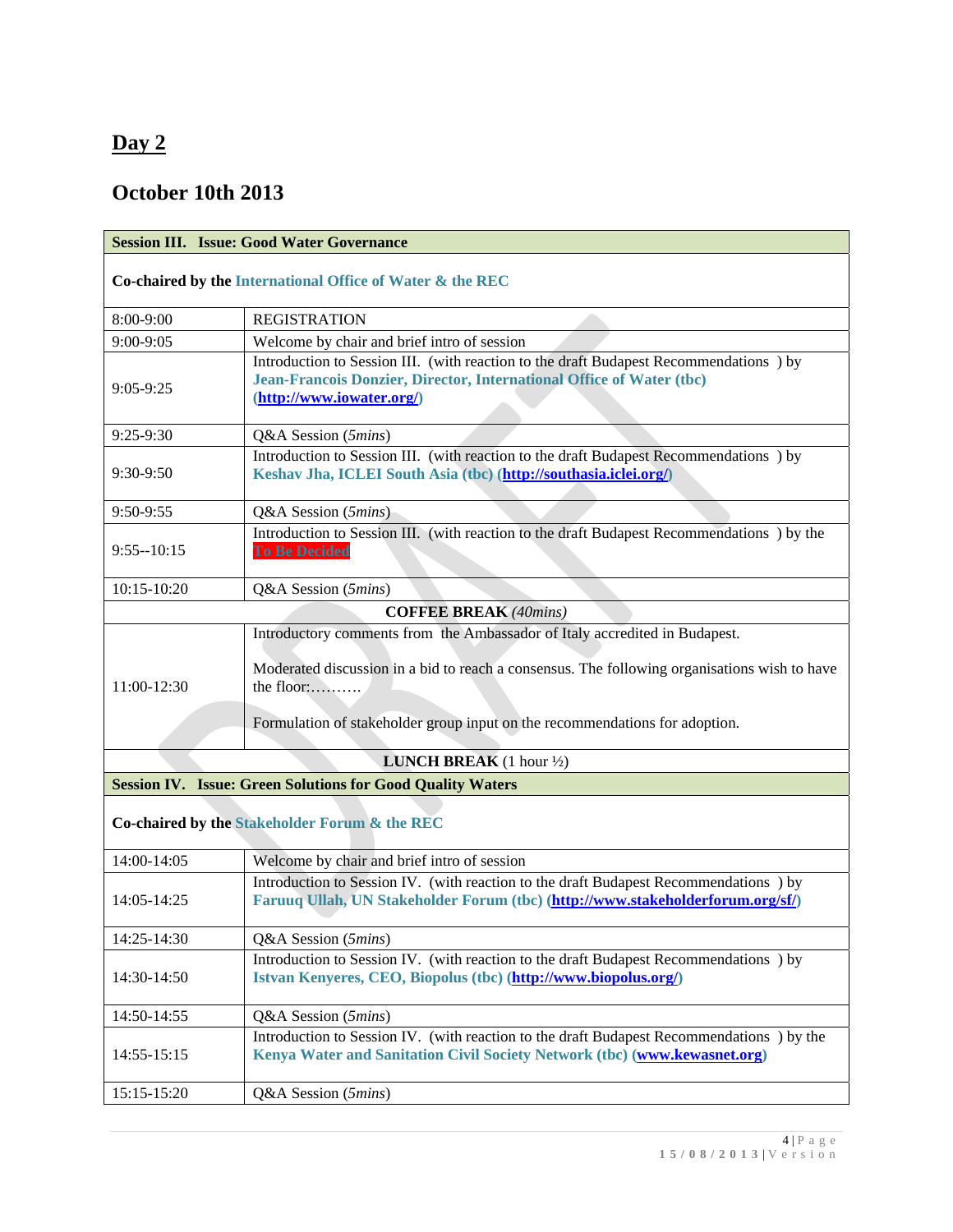| <b>COFFEE BREAK</b> (40mins)                                     |                                                                                                                                                                                                                                        |  |
|------------------------------------------------------------------|----------------------------------------------------------------------------------------------------------------------------------------------------------------------------------------------------------------------------------------|--|
| 16:00-17:30                                                      | Introductory comments from the Embassy of<br>Moderated discussion in a bid to reach a consensus. The following organisations wish to have<br>the floor:<br>Formulation of stakeholder group input on the recommendations for adoption. |  |
| <b>BREAK</b> $(1/2$ hour)                                        |                                                                                                                                                                                                                                        |  |
| Refer to main summit schedule for the day's organized activities |                                                                                                                                                                                                                                        |  |

## **Day 3**

# **October 11th 2013**

| Day $3$<br>October 11 <sup>th</sup> 2013<br><b>Session V. Issue: Financing Water and Sanitation SDGs</b><br>Co-chaired by the Global Water Partnership (GWP) & REC                                                                                                                                                                                                            |                                                                                                                                                                                                                                                 |  |             |                                                                                                                                                                     |
|-------------------------------------------------------------------------------------------------------------------------------------------------------------------------------------------------------------------------------------------------------------------------------------------------------------------------------------------------------------------------------|-------------------------------------------------------------------------------------------------------------------------------------------------------------------------------------------------------------------------------------------------|--|-------------|---------------------------------------------------------------------------------------------------------------------------------------------------------------------|
|                                                                                                                                                                                                                                                                                                                                                                               |                                                                                                                                                                                                                                                 |  | 8:00-9:00   | <b>REGISTRATION</b>                                                                                                                                                 |
|                                                                                                                                                                                                                                                                                                                                                                               |                                                                                                                                                                                                                                                 |  | 9:00-9:05   | Welcome by chair and brief intro of session                                                                                                                         |
|                                                                                                                                                                                                                                                                                                                                                                               |                                                                                                                                                                                                                                                 |  | $9:05-9:25$ | Introduction to Session III. (with reaction to the draft Budapest Recommendations) by the<br>Dr. Ania Grobicki, Executive Secretary, Global Water Partnership (tbc) |
| $9:25-9:30$                                                                                                                                                                                                                                                                                                                                                                   | Q&A Session (5mins)                                                                                                                                                                                                                             |  |             |                                                                                                                                                                     |
| 9:30-9:50                                                                                                                                                                                                                                                                                                                                                                     | Introduction to Session III. (with reaction to the draft Budapest Recommendations ) by<br><b>Philantropy organisation - To Be Decided</b>                                                                                                       |  |             |                                                                                                                                                                     |
| 9:50-9:55                                                                                                                                                                                                                                                                                                                                                                     | Q&A Session (5mins)                                                                                                                                                                                                                             |  |             |                                                                                                                                                                     |
| $9:55 - 10:15$                                                                                                                                                                                                                                                                                                                                                                | Introduction to Session III. (with reaction to the draft Budapest Recommendations ) by<br><b>To Be Decided</b>                                                                                                                                  |  |             |                                                                                                                                                                     |
| $10:15 - 10:20$                                                                                                                                                                                                                                                                                                                                                               | Q&A Session (5mins)                                                                                                                                                                                                                             |  |             |                                                                                                                                                                     |
|                                                                                                                                                                                                                                                                                                                                                                               | <b>COFFEE BREAK (40mins)</b>                                                                                                                                                                                                                    |  |             |                                                                                                                                                                     |
| 11:00-12:30                                                                                                                                                                                                                                                                                                                                                                   | Introductory comments from the Embassy of<br>Moderated discussion in a bid to reach a consensus. The following organisations wish to have<br>the floor: $\ldots$<br>Formulation of stakeholder group input on the recommendations for adoption. |  |             |                                                                                                                                                                     |
|                                                                                                                                                                                                                                                                                                                                                                               | <b>LUNCH BREAK</b> $(1 \text{ hour } \frac{1}{2})$                                                                                                                                                                                              |  |             |                                                                                                                                                                     |
| <b>AFTERNOON CLOSSED SESSION*</b>                                                                                                                                                                                                                                                                                                                                             |                                                                                                                                                                                                                                                 |  |             |                                                                                                                                                                     |
| Joint plenary session: Reporting the outcomes of the five Budapest Water Summit sessions and the<br>stakeholder Forums and Meetings.<br>Rapporteurs of the 5 Summit sessions and Chairs of the 5 Stakeholder Forums report to the Plenary. Synthesis,<br>conclusions and adoption by consensus of the Budapest Recommendations on Water and Sanitation for the water<br>SDGs. |                                                                                                                                                                                                                                                 |  |             |                                                                                                                                                                     |
| <b>Evening closing ceremony</b><br><b>Speakers</b>                                                                                                                                                                                                                                                                                                                            |                                                                                                                                                                                                                                                 |  |             |                                                                                                                                                                     |
|                                                                                                                                                                                                                                                                                                                                                                               | H.R.H. Prince El Hassan bin Talal of Jordan [to be confirmed]                                                                                                                                                                                   |  |             |                                                                                                                                                                     |